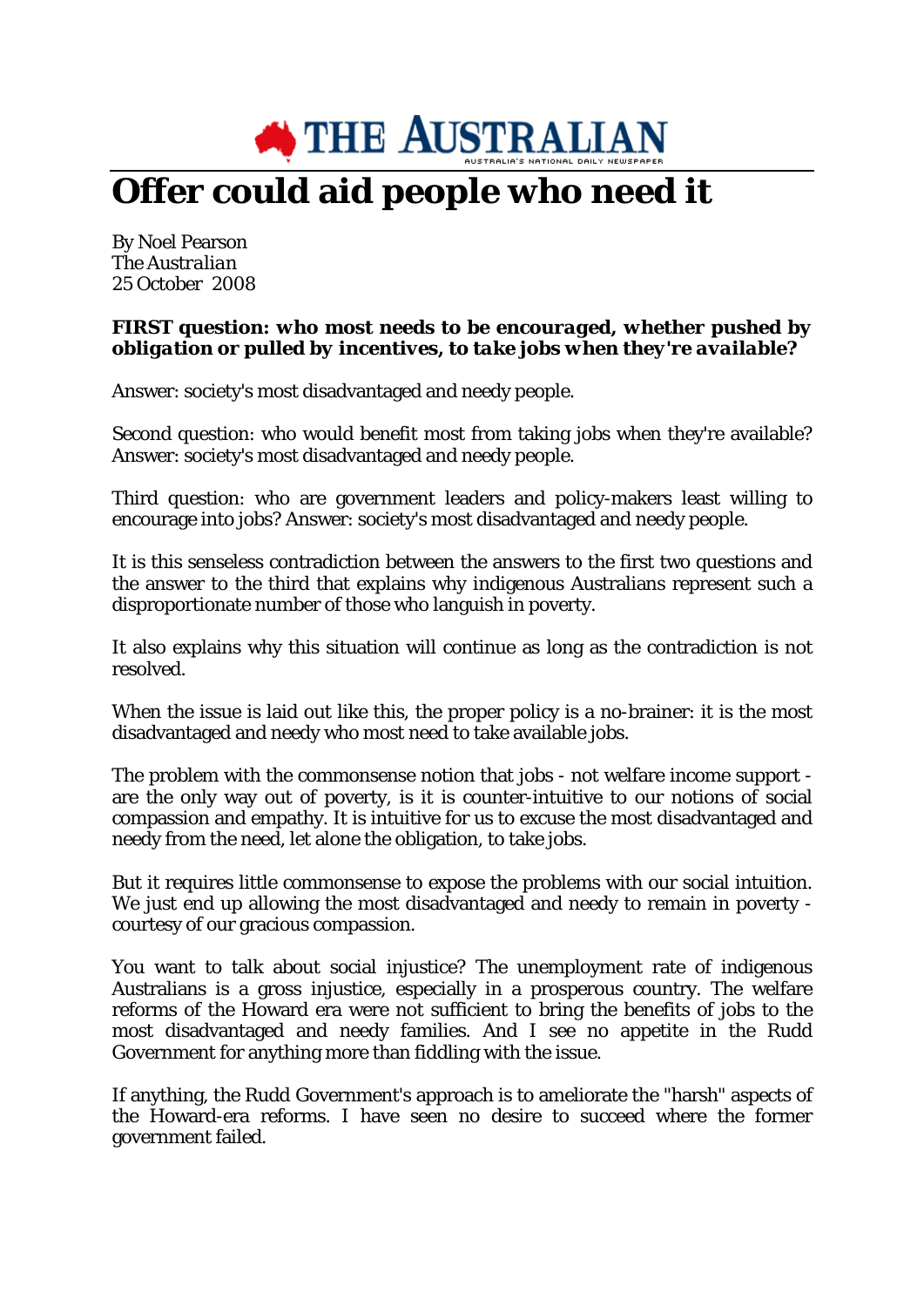Enter Andrew Forrest. One of the country's most successful industrialists, Forrest has initiated an idea without parallel. The extraordinary feature of the Australian Employment Covenant is that Forrest and his private-sector colleagues are setting the goal of guaranteeing 50,000 jobs for indigenous Australians.

It cannot be overstated how fundamentally this opportunity changes the landscape.

Governments and other organisations have tried to support indigenous people in manifold ways into a life of training and work. Many organisations have pushed to connect Aboriginal job-seekers and employers. Some organisations have moved hundreds or thousands of indigenous people into the real economy.

But the promise of 50,000 private-sector jobs may make a strategic difference to the socio-economic status of all indigenous people, remote as well as urban.

Including dependents, this offer corresponds to a normalised life, at least in economic terms, for 200,000 people - a bit less than half the indigenous population.

If successful, the covenant would solve the most urgent problem: namely that vast regions of indigenous Australia are dominated by passivity and exclusion.

There is much more to reconciliation: land issues, symbols, culture, language, business development, fighting substance abuse, housing, health and education.

But the comprehensive transfer of working-age people into the real economy is the key to closing the gap. Without this change, other gains will not last.

In effect, the covenant offers to do most of the governments' work for them. It is therefore the duty of governments, especially the federal Government, not to squander this opportunity.

However, the opportunity will be squandered unless the Government takes stronger and ultimately more compassionate - measures to encourage people off welfare and into the jobs that will become available.

It would be possible to proceed with the 50,000 jobs initiative without legislation, and on the basis of policy commitments alone, but I believe the initiative would not penetrate deep enough into the unemployment problem in indigenous Australia.

An Australian Employment Covenant Bill is needed to give legislative structure to this initiative. Legislation would provide a single reference point for employers, workers and potential workers, and give people confidence such an opportunity is reliable and protected.

Three sets of measures are required to ensure a broad-scale take-up of the covenant. First, we need to make a job opportunity a very attractive destination to an unemployed person or family.